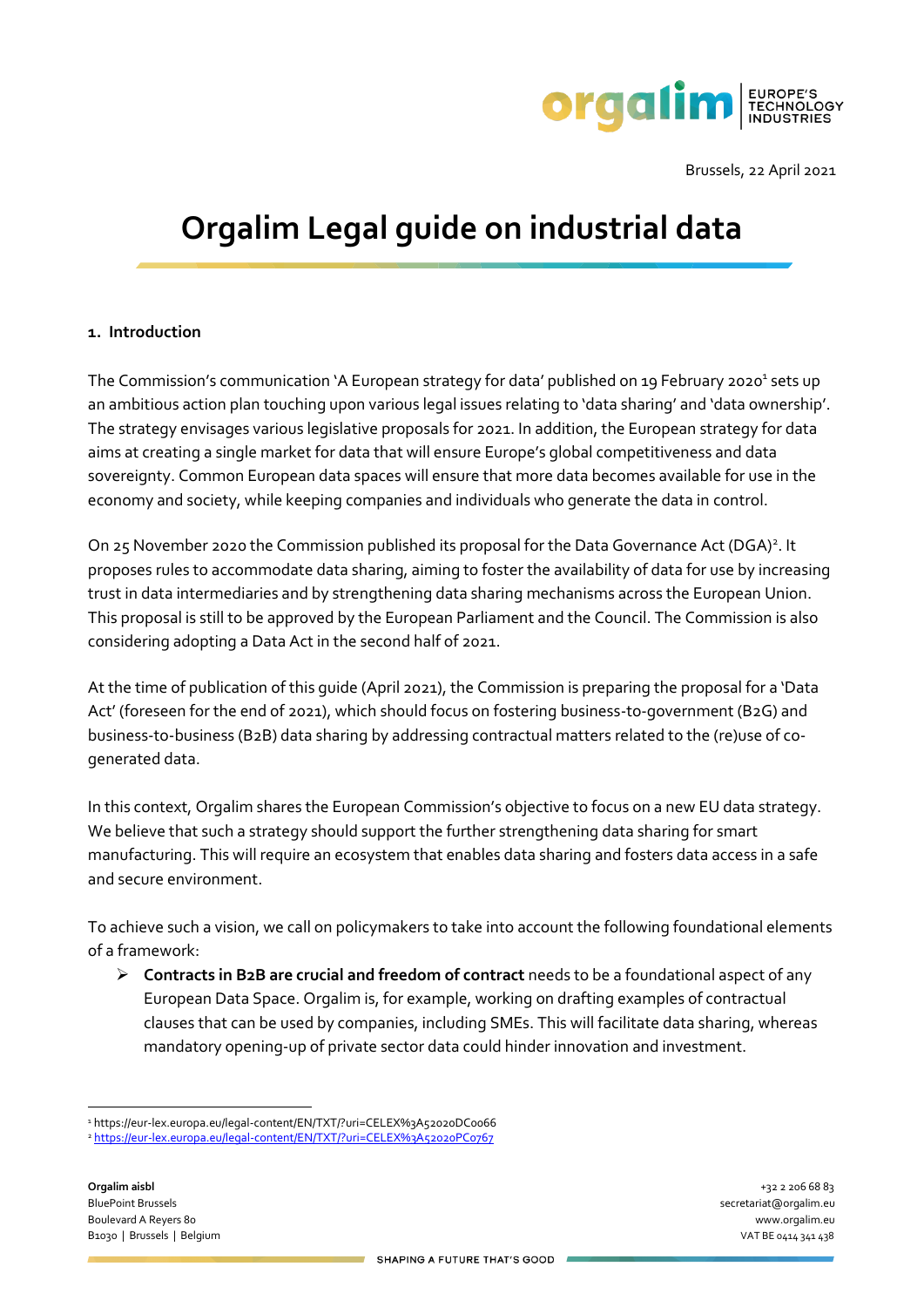- ➢ In a B2B context, **liability issues related to data can be addressed by contracts** that are freely negotiated by the two parties. Therefore, we ask policymakers to refrain from any specific legislation on data liability, respecting the companies' freedom of contract.
- ➢ Companies need **legal certainty** and a trusted market environment to share, transfer and access data to enable them to innovate in new data-driven business models. To that end, trade secrets and intellectual property rights of companies need to be protected.

## **2. Objective of this guide**

The importance of data for the economy has increased during recent years and the growth continues to accelerate. Established practices for agreeing on rights for use of data are yet to develop, and the rights to data between companies are usually covered in non-disclosure or intellectual property clauses of agreements. As these well-established models are not ideal to use for data, Orgalim wishes to develop good and balanced practices on data agreements.

The objective of this guidance on industrial data is to promote the use and sharing of data within and between companies, and to support the development of balanced practices and business based on data.

To achieve this, the objective is:

- $\triangleright$  To bring the use of data transparently to the negotiations between companies. When the use of data is subject to clear contractual provisions, it can be exploited efficiently and legitimately.
- $\triangleright$  To develop practices around agreements concerning the use of data. Model terms can be used to shorten negotiation times and to facilitate agreement on the use of data so that agreements will promote the efficient use of data.
- $\triangleright$  Model terms can also be used to encourage companies to better recognise the value of their own data, and to develop partnerships that further promote the use of data in business development.

This guide also contains model terms which are intended to be used in sharing of industrial data, i.e. information other than personal data. Parties may supplement these terms with a data processing appendix, where the parties recognise and agree upon the personal data in question, the roles of the parties and responsibilities for processing personal data. The model terms for data sharing are by their nature not applicable to the processing of personal data.

### **3. Conditions for data sharing**

#### **a. Analysis of data**

Companies possess various kinds of data. One way to observe data and data sharing possibilities is to divide it into different categories based on the level of confidentiality and economic significance. Data may be protected under trade secret legislation, which requires recognition and protection of data as trade secrets as a prerequisite for legal protection. The same recognition of the significance of data can, and should, be extended to all data. By definition, trade secrets cover information which is secret, has commercial value because it is secret, and is kept secret by the person or legal entity lawfully in control of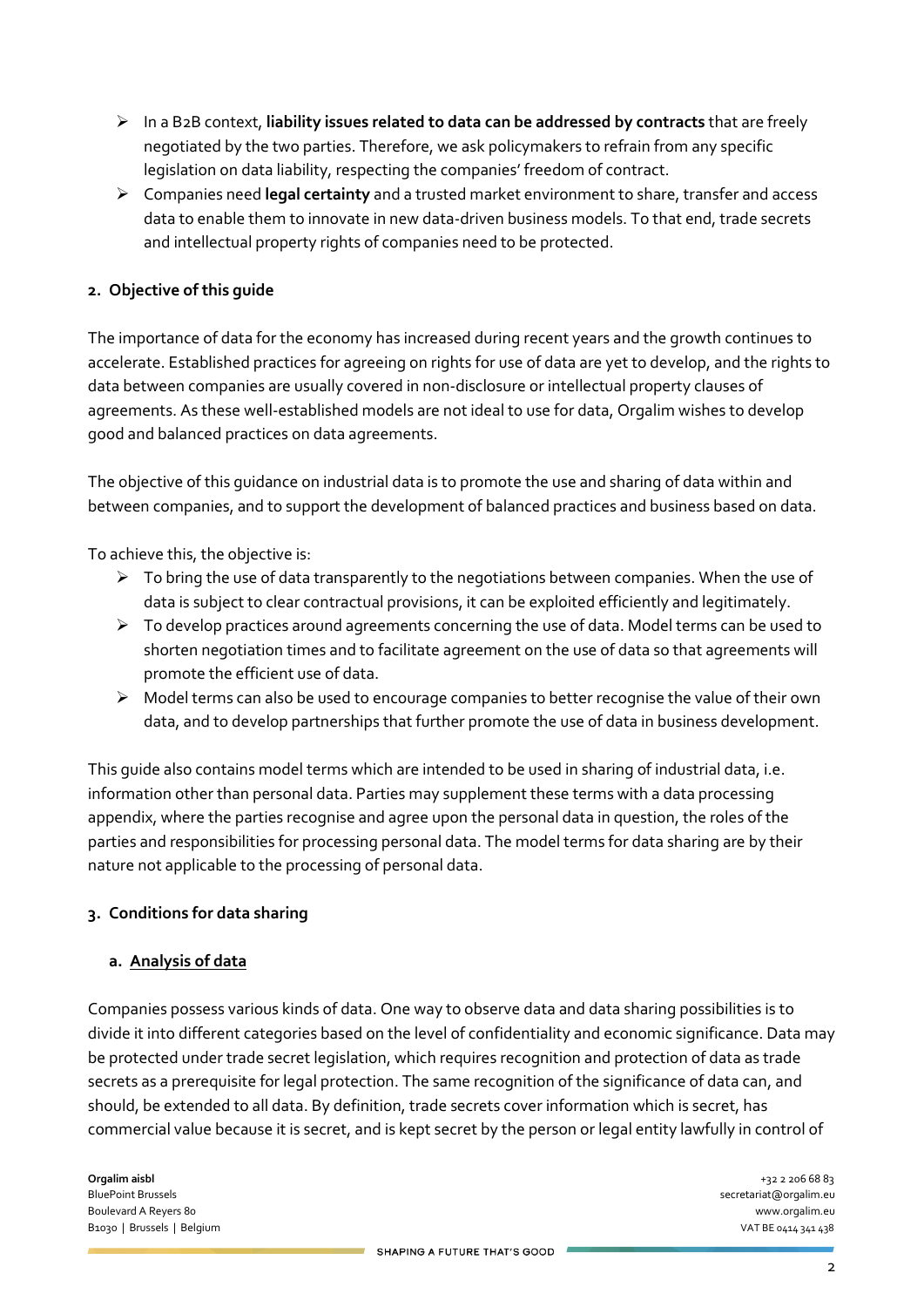the information. As a starting point, this guidance provides four basic categories, but these may naturally be adjusted to suit companies' specific needs. There may be an overlap in these categories.

When categorising their data, companies should also observe intellectual property rights and trade secrets legislation. Requirements stemming from legislation and contracts impose limitations on usage and disclosure of data, and certain requirements that must be adhered to in order to ensure continuation of legal protection of data – as is the case with trade secrets.

# **b. Proprietary information**

Information concerning trade secrets, financial data, process data and other data which has key importance to the business of a company. Processing of such data is strictly limited within the company and it is not typically shared outside the company without strict agreements on use and confidentiality of data.

## **c. Confidential information**

Information which has key importance to the products and processes of the company, but which is also affected by the results and potentially by information received from business partners. Access to confidential information is limited, but may, under certain conditions, be shared with trusted partners such as suppliers or subcontractors – but usually not with competitors of the company. The business partners that process such confidential information must have the basic capabilities to maintain the confidentiality of the information. Agreements on use and confidentiality of data are also often used for this category of information.

### **d. Decentralised information**

Information possessed by the company that is generic and possibly possessed by other companies in the same industry. This category does not include any significant trade secrets or key information of the business that could create a competitive advantage for the company.

### **e. Open information**

Information possessed by the company that can be shared with anyone in order to, for example, promote innovations and gain partnerships. There might also be regulatory requirements to make some data public, such as yearly financial statements.

### **f. Capabilities**

Both the company sharing data and the company receiving data must have the basic capabilities to comply with the prerequisites of data processing.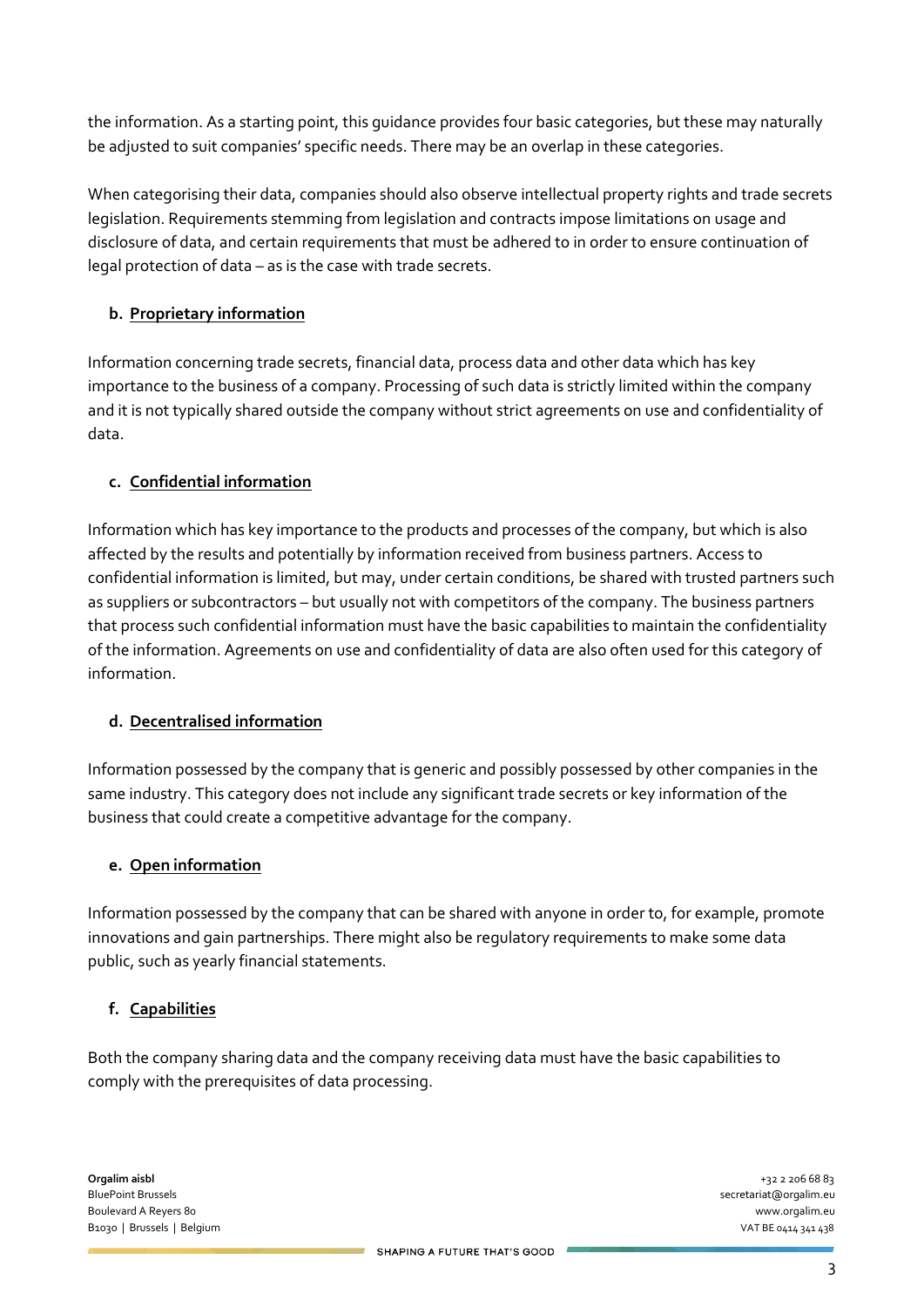The company must be capable of controlling information regarding the (i) origin of the data (own data/data produced by a product/data that is based on a contract), (ii) basis for data processing, (iii) restrictions of data processing and the life cycle of data, and (iv) rights to disclose information and further develop data. The company must also be capable of identifying and deleting data, if the basis for its processing no longer exists.

# **g. Competition law**

The importance of data as a competition factor has also been recognised during recent years in competition law. Competition law prohibits any such agreements between entrepreneurs, decisions by their consortia, and concerted practices between entrepreneurs which aim to significantly prevent, restrict or distort competition, or which result in a significant prevention, restriction or distortion of competition.

Model terms for data sharing are in the first place intended to be used in companies' existing delivery and subcontracting relations, but they are also suitable for other kinds of data sharing. Competition law aspects must be carefully considered if competing companies want to share information with each other. In such cases, companies should refrain from sharing in particular any data from which the future competition behaviour of a party, such as pricing, production output and other similar information, can be deduced. Alternatively, they should carefully assess, together with legal advisors, the acceptability of such actions under competition law. Furthermore, the impact of clauses governing data usage especially for the after-sales market of a product should be assessed.

How data is regarded under competition law is a relatively new phenomenon, and practices are still developing. In a report published by the European Commission in April 2019<sup>3</sup>, the experts appointed by the Commission assessed the competition law aspects of data, with regard to data platforms and prohibited restrictions of data. The prohibited restriction of competition may apply to conduct where competition is restricted in the after-sales market by using data to bind customers to the after-sales services of a single supplier. Such conduct may be considered as a restriction of competition even if the primary market would be competitive.

Users of model terms should carefully assess how data sharing and the conditions used in the actual agreement may affect competition. For example, a company should not use terms that unnecessarily limit use of data or bind customers to certain suppliers' services and restrict competition in the after-sales market. It is especially advisable to avoid data practices that may increase the cost of replacing the supplier. Assessment should always be made on a case-by-case basis, taking into account the special characteristics of each contractual relation. The competition law assessment is affected by both (i) whether the market is centralised or fragmented and (ii) how important is access to data for competition. The assessment should be made separately for both the primary and after-sales markets. The report published by the Commission provides that the protection of intellectual property rights may serve as an example of a legitimate reason to limit the access to data. The same principle may also be applicable to trade secrets.

<sup>3</sup> http://ec.europa.eu/competition/publications/reports/kdo419345enn.pdf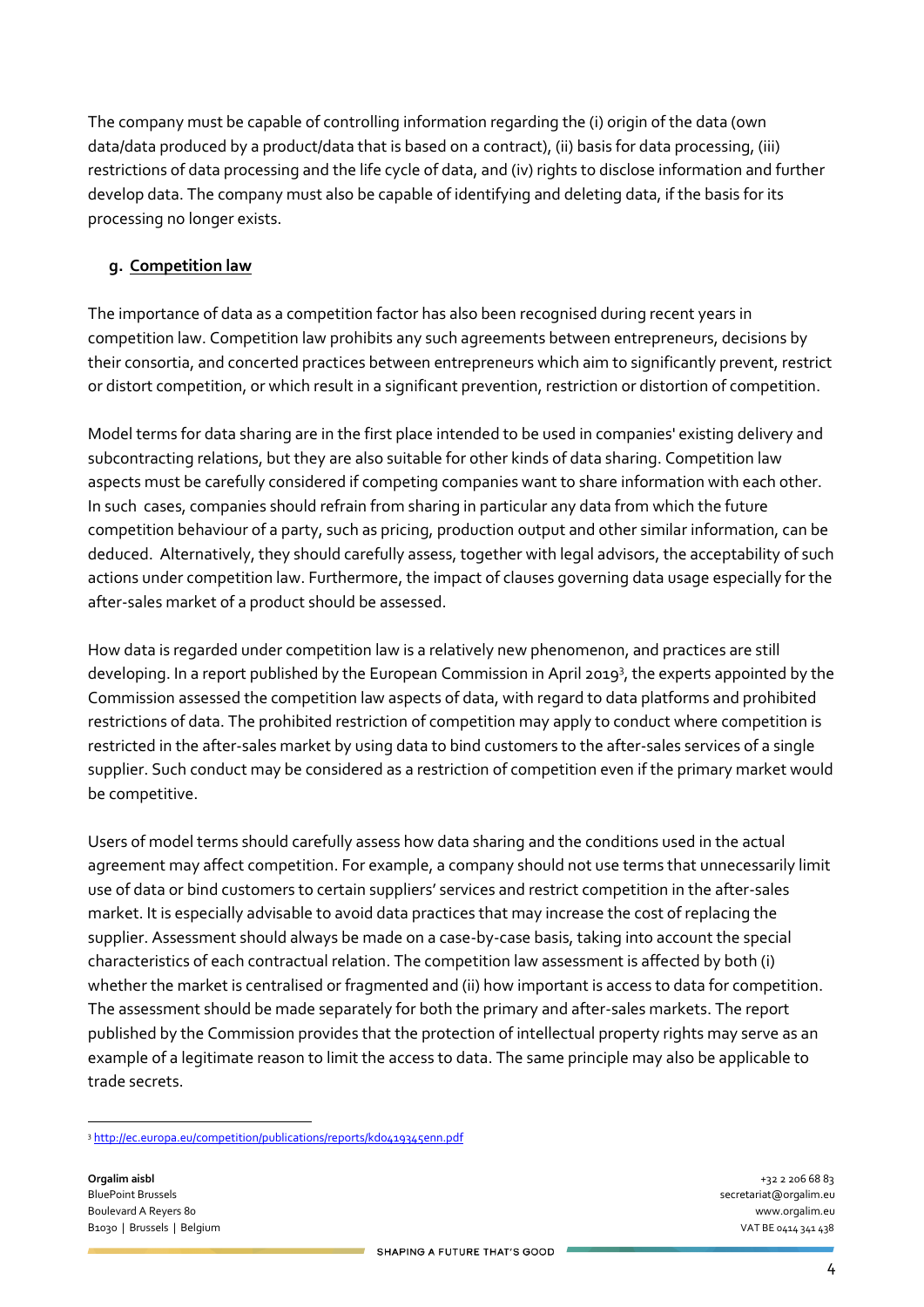The report also assesses data co-operation between companies and the obligation to grant access to data. With regard to data co-operation, the report refers to the judgment of the European Court of Justice<sup>4</sup> on credit-worthiness registers. In its judgement, the court recognised that co-operation boosted market efficiency. However, as the co-operation provided the parties with a clear competitive advantage, it was necessary for the parties to also allow all other third parties in the industry to use the data covered by the co-operation under equal terms. According to the report, such an obligation may concern data cooperation that creates a significant competitive advantage, especially if the parties have market power.

The report also suggests that companies contact the Commission for more specific guidance, since the legal assessment framework for data co-operation is still developing. The report also forecasts that it might be necessary in the future to develop specific rules on data co-operation. This idea was previously put forward in the Commission's communication 'Shaping Europe's Digital Future' in February 2020.

When using the model terms companies should always carry out self-assessment of the effects on the competition caused by the use of data and consider consulting legal advisors while doing this.

## **4. Model terms**

## **a. The purpose and the use of the terms**

The terms below are intended to be used as part of the main agreement between the parties. The terms have been prepared under the assumption that the parties have reached an agreement on data sharing in the main agreement. The use of data and its related limitations, as well as access to data and other datarelated conditions, are not exhaustively regulated in these model terms. For example: conditions regarding services to the customer for which data is used as well as security and back-up measures, and escrow in case of bankruptcy, are not dealt with. The model terms are generally formulated. Both parties are advised to consult qualified lawyers for further customisation to their specific situation.

### **b. Definitions**

### i. Data

The definition is a simple reference to section 2.1 of the terms.

Parties. The customer refers to the contracting party ordering the products, software or services defined in the main agreement. The supplier refers to the contracting party supplying the products, software or services defined in the main agreement.

Agreement. The model terms are intended to be part of the main agreement. The parties should ensure that the model terms and the main agreement work together. In particular, the parties should ensure that

<sup>4</sup> Case C-238/05, Asnef-Equifax on credit information registers: especially parts 47, 48, 58.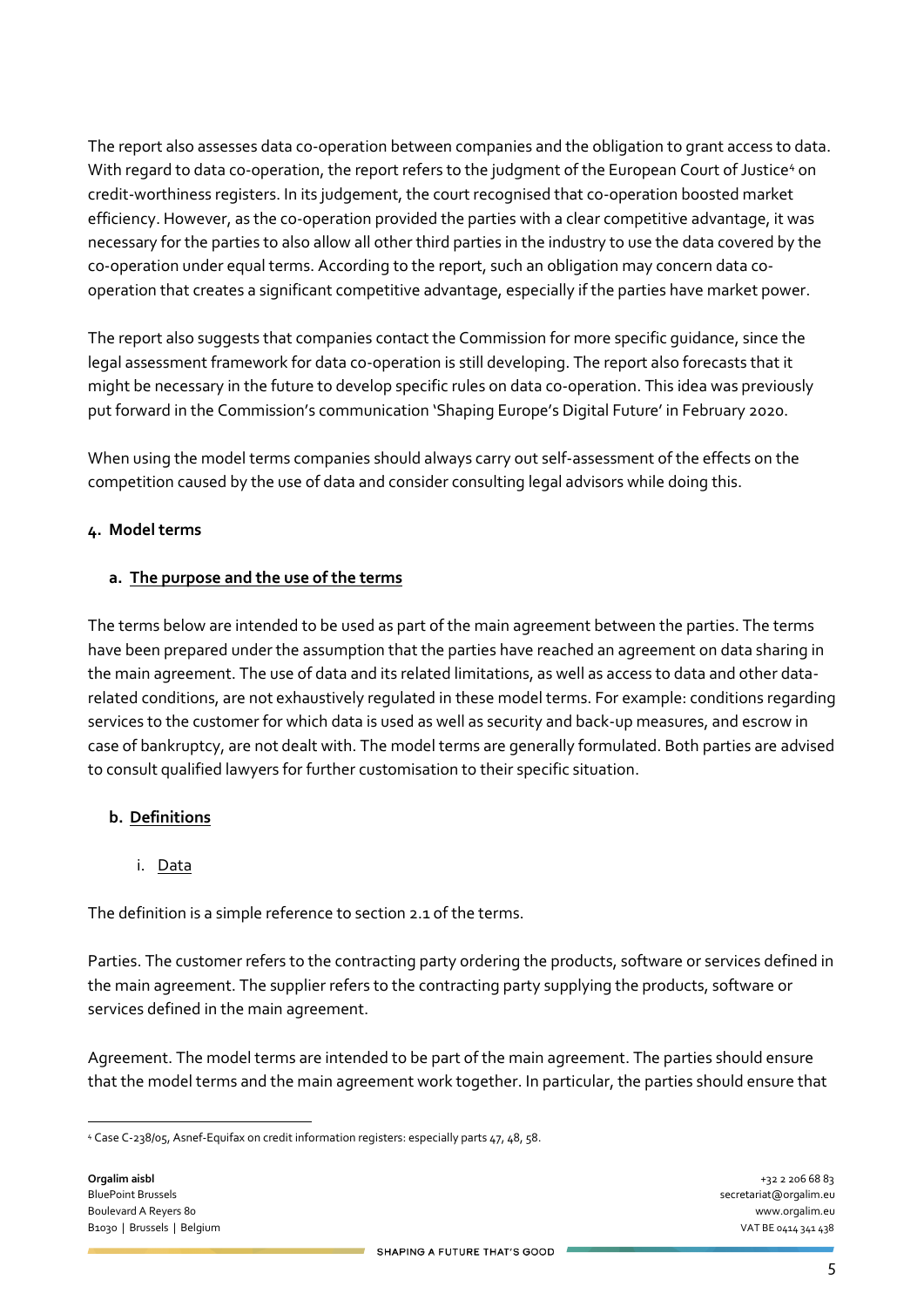the model terms and confidentiality clauses of the main agreement do not conflict with each other. The model terms are based on the assumption that, in the event of a conflict with the terms of the main agreement, the rights and obligations of the model terms in respect of data are given priority.

## ii. Definition and use of data

The model terms offer the parties three alternatives to define the data. The general part in section 2.1.1 forms the basis for the definition. Section 2.1.1 may therefore be used in cases where the parties have already established practices in their co-operation, there are no specific confidentiality or other claims related to the data covered by the agreement, and the parties are willing to give each other wide-ranging rights of use to the data related to the product, software or services supplied under that contractual relationship. The first precondition for the data defined in the model terms is that the parties have received such information during the agreement and by virtue of the operations defined in the agreement. The second precondition is that the information is formed or processed in relation to a product, software or service, or a combination thereof, supplied by the supplier. The data defined in the model terms relates in one way or another to the scope of the actual delivery indicated in the main agreement between the parties.

The first options in section 2.1.2 provide the parties with a more specific way to define the term data. In the first options, which have been prepared for both product and service operations as well as for expert services, the data is defined based on the product, software, or service covered by the main agreement. In relation to products, software, and software as a service, the definition includes both the information transmitted and received by the product and the information concerning the operating environment necessary for the functioning of such products, software and services. These options can be used if it is not necessary to specifically define or narrow the definition of data.

The second option in section 2.1.2 may be used instead of the first alternative (point a.), but the parties may also choose to use it as a supplementary definition. The rationale here is that that the parties specify in detail the products, software and services, or the documents or materials from which the agreed data may be obtained.

The third option is an exclusion that can be used as a complementary definition to sections 2.1.1 and 2.1.2. The parties should also define whether the agreed list under section 2.1.2 is exhaustive or not.

### iii. Use of data

The concept of data use in the model terms is broad and covers practically all types of processing, use and modification of the agreed data. The purpose of the terms is to clarify what the party can do with the data. The party's right to exploit data in its business is broad-ranging, also covering subcontractors and affiliated companies (2.2.2).

If a party wishes to disclose obtained data to third parties or publish it, the data must be modified according to section 2.2.3 so that the other party, or its confidential information, cannot be identified from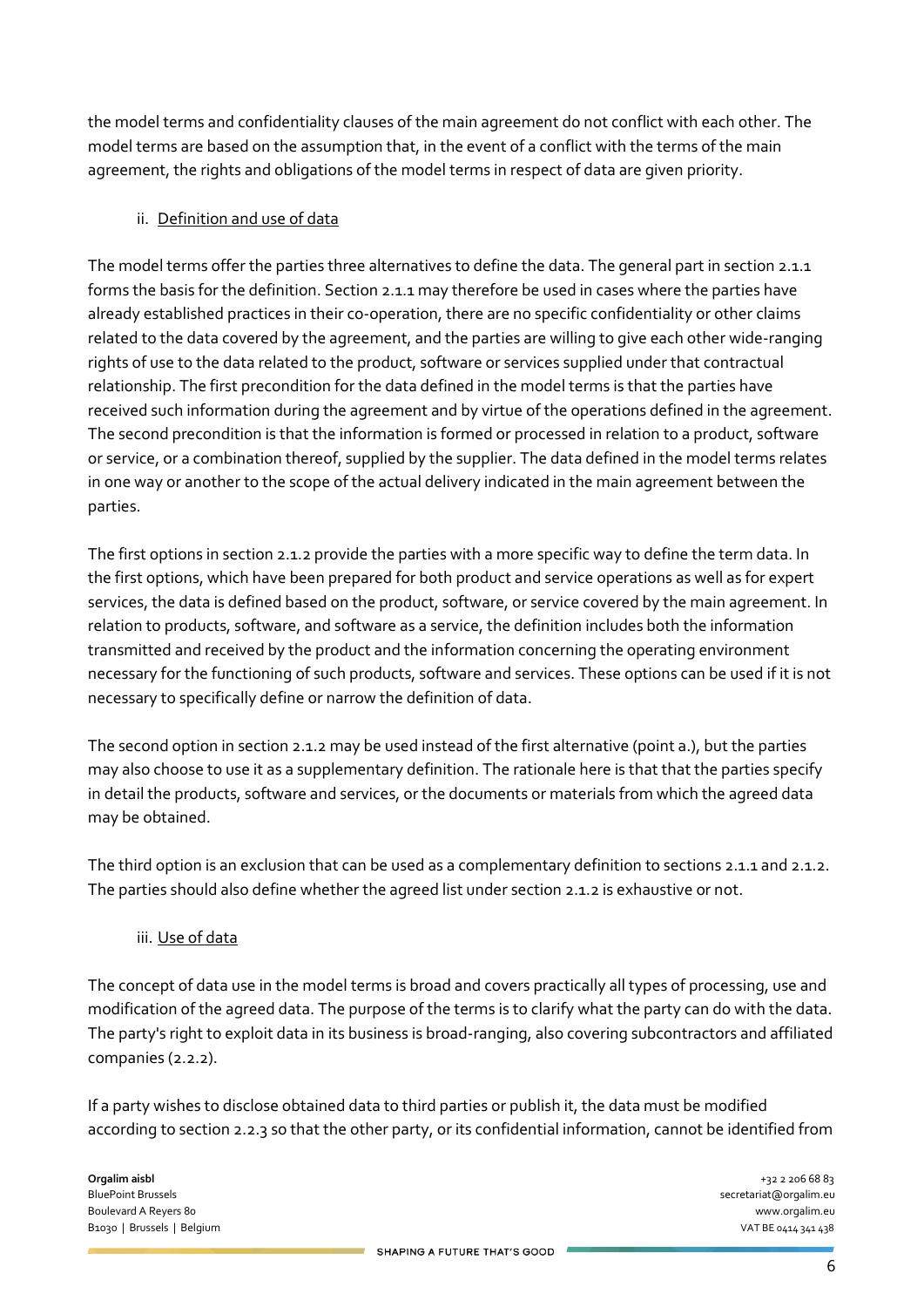the data. This section must be assessed carefully in light of competition law, taking into account the market situation and the importance of data for the functioning of the market. Remarks under the above heading 'Competition law' should also be considered.

Section 2.2.4 clarifies that a party may use the data freely and that the other party does not have any rights to the information or results that the other party has, by itself or with the help of a third party, created through using the data under these terms. This condition secures the use of data and clarifies the fact that the party's access to data is limited only to the data defined under these terms, and not to such data or materials which the other party has refined, enriched or created based on the agreed data.

According to section 2.2.5, the rights of use are permanent and remain in force regardless of the termination of the main agreement. This section ensures that the agreed data which has been collected during the main agreement may be utilised even after termination of the main agreement.

Section 2.2.6, together with the previous sections concerning the definition and use of data, form the essential scope of the agreement. For instance, the parties may agree on more specific procedures for data processing, such as the removal of certain identifications when the parties are using the data. This section is also necessary if the practices regarding the use of data in the industry in question deviate from these terms. Intellectual property rights and restrictions applying to the licensing of the same may also justify restrictions on the use of data which is protected by such rights. Additional terms and restrictions must be agreed in writing, with electronic forms of communication, such as email, also considered as being in writing. These agreements should be made clearly, and if the purpose is to deviate from the model terms, it is recommended to state this explicitly. When agreeing upon the restrictions, the concerns raised under the chapter 'Competition law' above should also be considered.

Section 2.2.7 is intended to increase trust between the parties. Within reasonable limits, the party is responsible for disclosing how it will in practice render the data unrecognisable or how it will implement the additional terms or restrictions agreed between the parties. For instance, such an obligation could be fulfilled in practice by giving a sample of the redacted data used according to these model terms.

## **c. Liability**

The use of data on the basis of model terms takes place at the party's own risk. If the party breaches or otherwise violates these conditions while exploiting the data, the liability clauses of the main agreement apply. In this case, limitations of liability and a maximum amount of damages agreed in the main agreement are also applicable.

### **d. Personal data**

The model terms as such are not suitable as a basis for processing personal data, as the terms are designed to be used when agreeing upon the use of data that is not personal. The parties may supplement these conditions with an appendix on personal data. However, if the data in fact contains personal data, section 4 instructs the parties to inform the other party of this, after which the parties are obliged to agree on the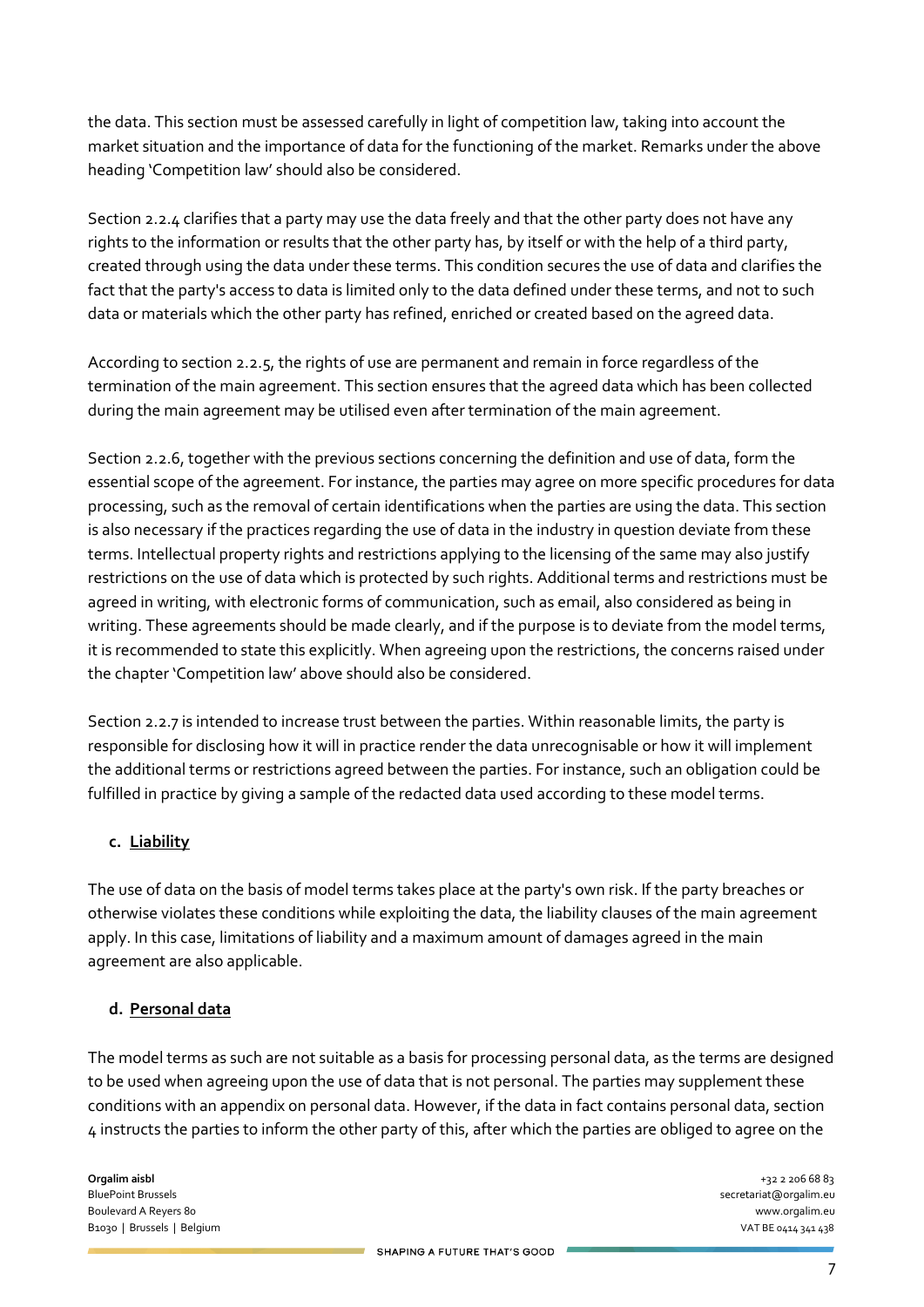processing of such personal data. The purpose of the section is to create a mechanism for the parties to react to, and address, any unintentional processing of personal data.

## **e. Other clauses**

The final parts of the model terms contain typical provisions on professional experience, intellectual property rights, subcontractors and group companies. Section 5.5 is significant for the entire agreement, since it deals with interfaces, data security requirements and other technical facts relating to the access to data. The interfaces and other technical issues to be agreed between the parties in a separate technical appendix specify how each party has access to data.

The parties should pay special attention to section 5.6 which. sets out the order of precedence. According to the model terms, the rights and obligations concerning the data under these terms shall take priority over the terms and conditions of any other agreement between the parties. The parties should ensure that the model terms and the main agreement, including any non-disclosure agreement or confidentiality clauses, constitute a logical contractual entity, and that the parties have a common understanding of the implications and order of precedence of the various terms.

**Disclaimer:** this Orgalim guide reflects the best knowledge of industry experts from all over Europe and the state of the art at the time of its publication. This document **aims at providing a descriptive overview of the relevant legal provisions, interpretation notes and reference documents that technology manufacturers need to be aware of when identifying the precise compliance measures to be taken for their specific products.** A binding interpretation of Community legislation is within the exclusive competence of the European Court of Justice. Subject to new information, this document may be modified to accommodate new developments. Such information will be made available on the Orgali[m website.](https://orgalim.eu/position-papers/trade-orgalim-position-paper-world-trade-organisation-wto)

Orgalim represents Europe's technology industries, comprised of 770,000 companies that innovate at the crossroads of digital and physical technology. Our industries develop and manufacture the products, systems and services that enable a prosperous and sustainable future. Ranging from large globally active corporations to regionally anchored small and medium-sized enterprises, the companies we represent directly employ 11.55 million people across Europe and generate an annual turnover of €2,298 billion. Orgalim is registered under the European Union Transparency Register – ID number: 20210641335-88.

Orgalim, whose registered Office is at c/o BluePoint, 80, Bvd A. Reyers B - 1030 Bruxelles (Belgium), is the owner of the Copyright of this publication and has the right of disposal of the said Copyright.

This is an Orgalim publication. Orgalim – Europe's Technology Industries. All rights reserved © Editeur responsable : Orgalim aisbl Boulevard Auguste Reyers 80, B – 1030 Brussels +32 2 206 68 83 – secretariat@orgalim.eu – www.orgalim.eu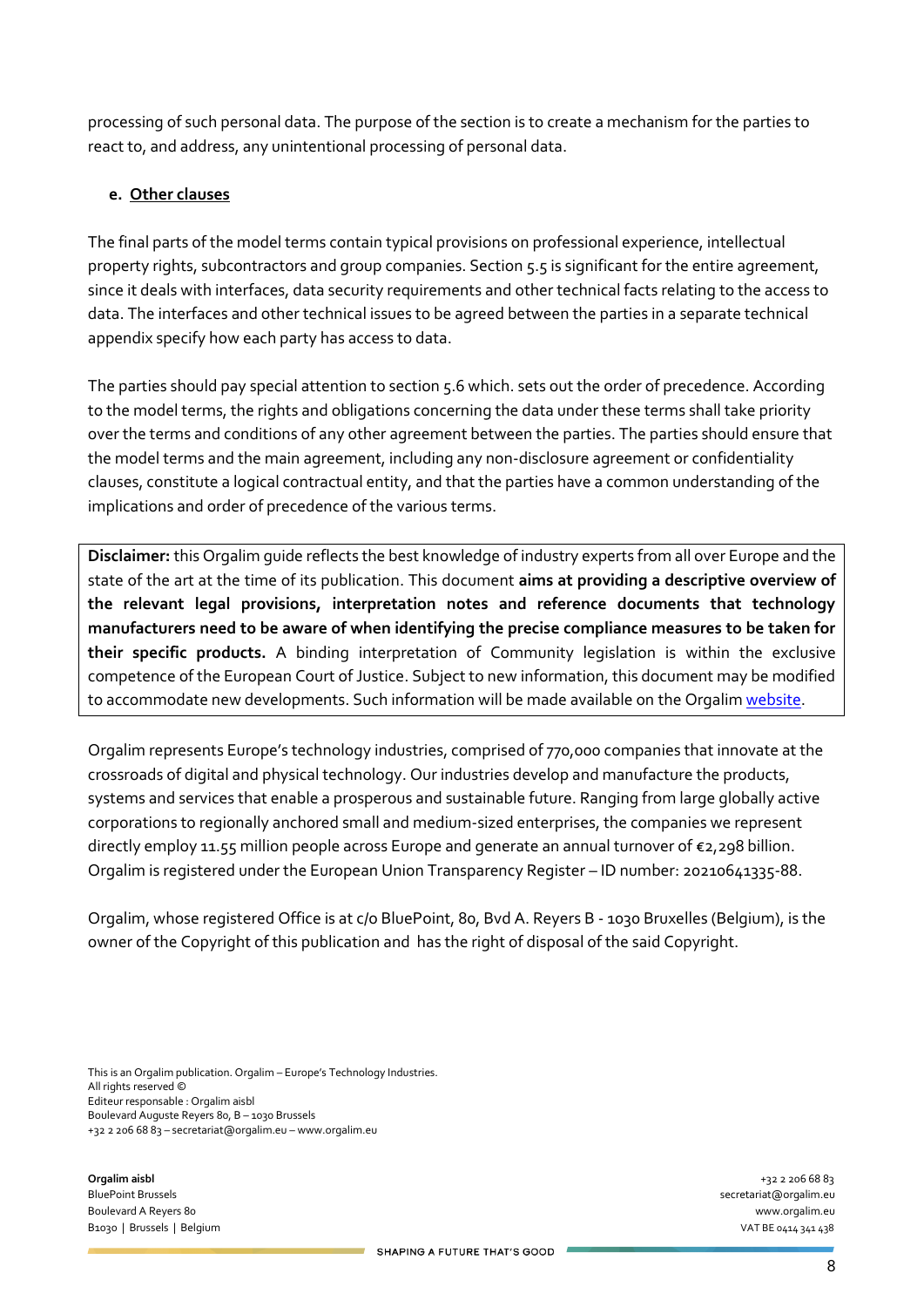## **1. DEFINITIONS**

"Agreement" means the agreement between the Customer and the Supplier, to which agreement these terms are incorporated.

"Customer" means the Party ordering products, software or services meant in the Agreement.

"Data" has the meaning set forth in Sectio[n 2.1](#page-8-0) of these terms.

"Party" means the Customer or the Supplier, and "Parties" means the Customer and the Supplier together.

"Supplier" means the Party supplying products, software or services meant in the Agreement.

### **2. DEFINITION AND USE OF DATA**

### <span id="page-8-0"></span>**2.1. Definition of Data**

Data means information, which a Party has received or will receive based on the Agreement, and which information is generated by or in connection with use of the product, software or service supplied by the Supplier, or a combination thereof. The Data may be further specified in Sectio[n 0](#page-8-1) below.

<span id="page-8-1"></span>The following information is deemed Data:

\*\*\*

OPTION 1: EXAMPLES REGARDING THE PRODUCTS, SOFTWARE AND SOFTWARE **SERVICES** 

- a) Information which is received, stored or sent by the product, software or service supplied under the Agreement, or a combination thereof, and which concerns (i) the operation of the product, software or service in question, or a combination thereof, and (ii) the environment, operation conditions or other similar information, such as information concerning the usage conditions of a product, software or service, or a combination thereof; or
- b) Information that is received, stored or sent by the products, software or services, or combinations thereof, specified in further detail by the Parties.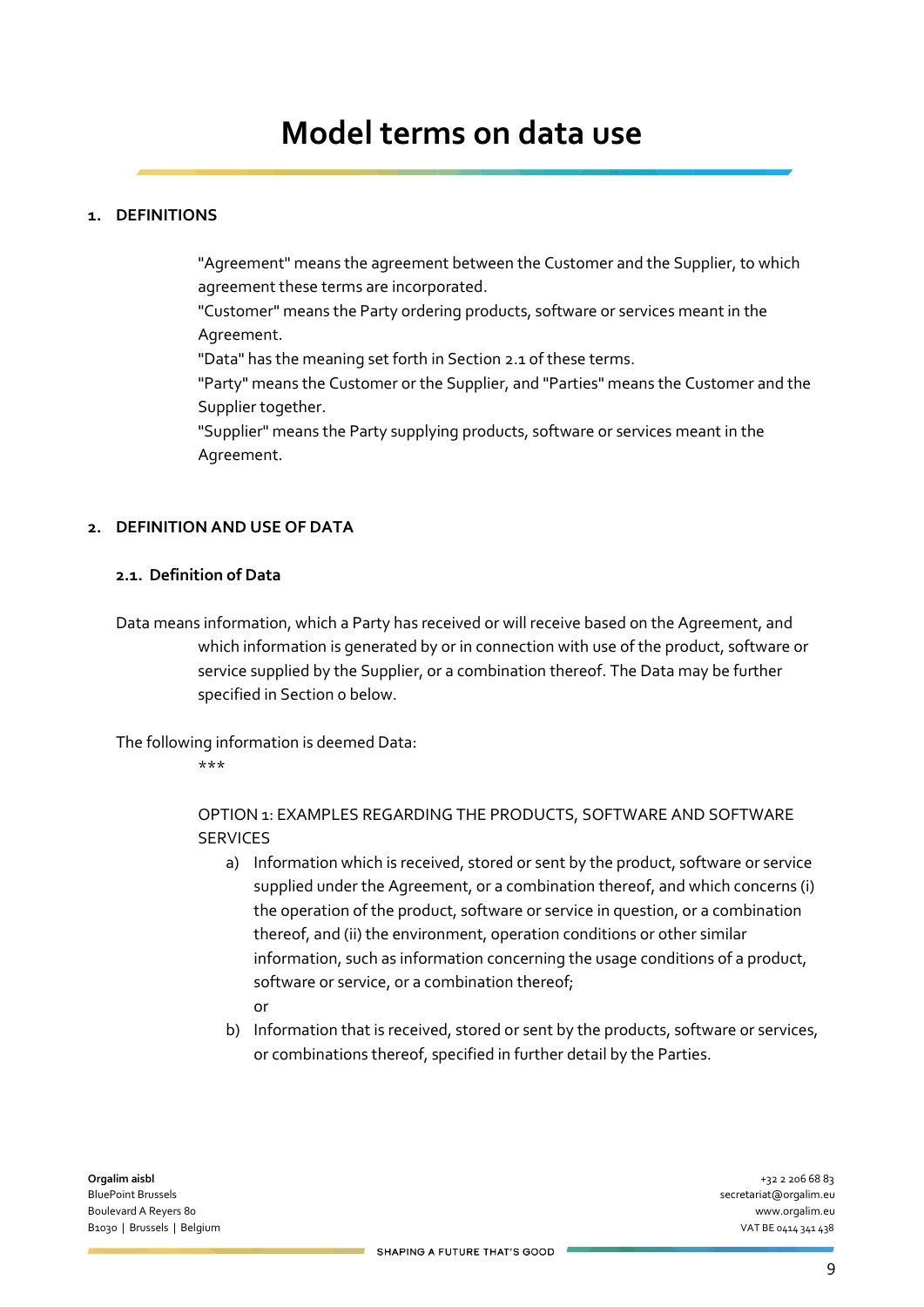#### OPTION 2: EXAMPLES REGARDING PROFESSIONAL SERVICES

- a) Information that is generated in connection with supplying the software or service referred to in the Agreement; and/or
- b) Information that appears from the materials or documentation specified in further detail by the Parties.

### OPTION 3: EXCLUSION

Notwithstanding the above, the definition of Data shall not include any such information which the Parties have agreed in writing to be excluded from the definition of Data. \*\*\*

## **2.2. Use of Data**

- **2.2.1.** Use of Data referred to in these terms shall mean all the measures that a Party exercises or may exercise in respect of Data, including but not limited to collecting, recording, copying, combining, compiling, structuring, amending, analysing, comparing, utilizing, assigning or publishing the Data either as such or in connection with other information.
- **2.2.2.** A Party may use the Data in all of its present and future operations where the Data is not assigned or disclosed to third parties (excluding the Party's subcontractors and Affiliated Companies)
- <span id="page-9-0"></span>**2.2.3.** When using the Data, a Party may however assign and disclose the Data to third parties provided that the other Party, or any confidential information of the other Party, cannot be identified from the Data used in this manner.
- **2.2.4.** A Party shall not have any rights to such information or materials which the other Party, either independently or through third parties, has developed, derived or otherwise created through the use of Data in accordance with these terms, unless otherwise agreed by the Parties.
- **2.2.5.** Unless otherwise agreed by the Parties, the rights and limitations set forth in this Section are perpetual and shall survive the termination or expiration of the Agreement.
- **2.2.6.** The Parties may separately agree upon additional terms and conditions concerning the use of Data. The said additional terms and conditions shall however be agreed by the Parties in writing in order to be binding upon the Parties.
- **2.2.7.** Upon request of the other Party, a Party is required to show, as far as is reasonable practicable, the ways in which it has complied with the terms and conditions set forth in Sectio[n 2.2.3](#page-9-0) above. In such case, the Party may fulfil said obligation by providing a sample of the Data used in accordance with these terms.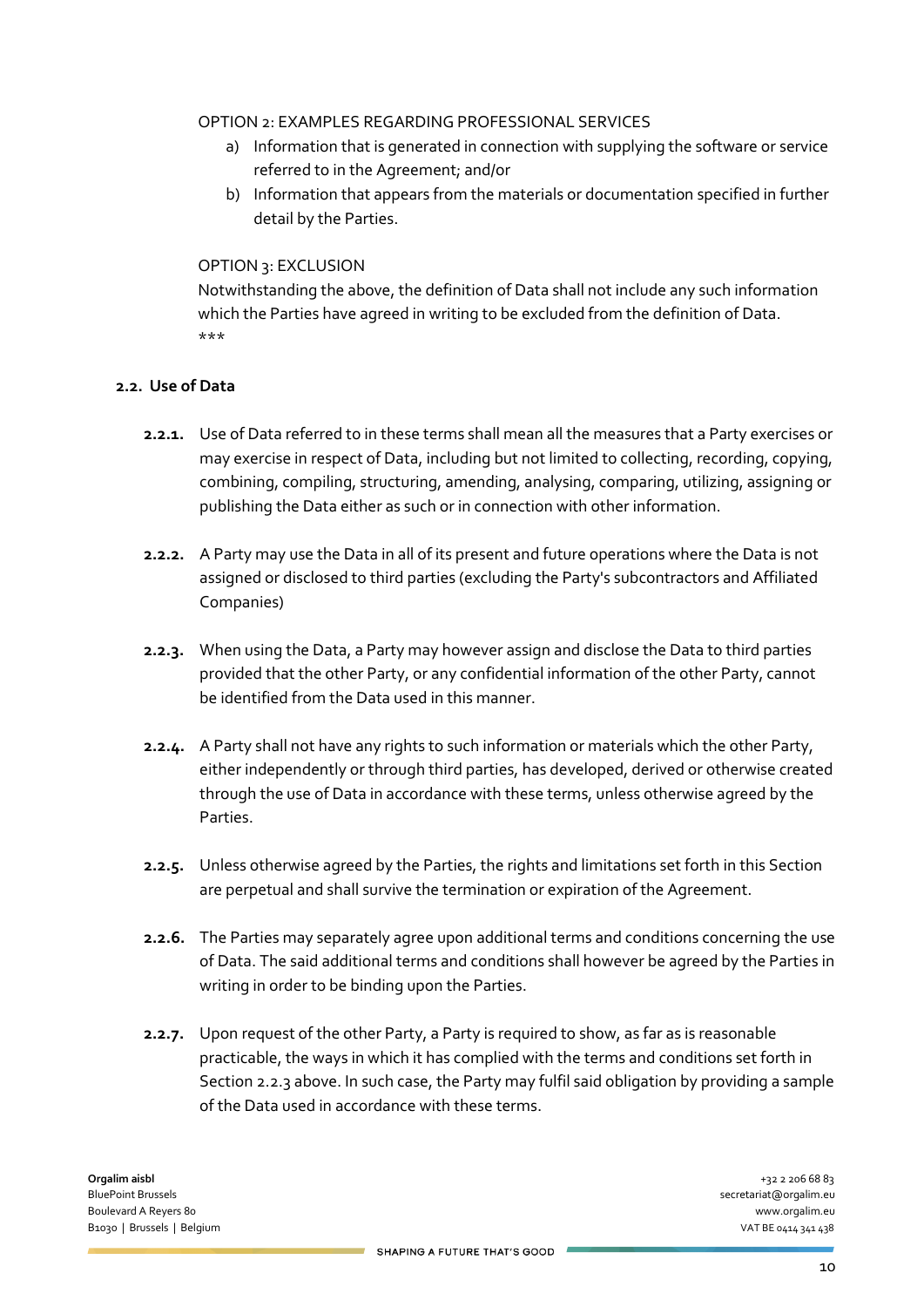#### **3. LIABILITY**

The use of Data takes place under each Party's own responsibility. Neither Party shall be responsible for the accuracy or non-infringement of the Data, or for damages caused by the Data to the Party using the Data. However, if the Party acts in violation of these terms when using the Data or otherwise, the Party shall be liable according to the liability clauses of the Agreement.

#### **4. PERSONAL DATA**

If the Data contains personal data within the meaning of applicable law, each Party shall be responsible for notifying the other Party of the same, after which the Parties shall separately agree upon processing of such personal data in a manner required under the applicable law.

#### **5. OTHER TERMS AND CONDITIONS**

#### **5.1. Professional Skills and Experience**

These terms shall not limit a Party's right to utilize the professional skills and experience gained from Data by the Party during the Agreement.

#### **5.2. Subcontractors**

A Party may transfer data to its subcontractors when acting under these terms. The Party shall be liable for the acts and omission of its subcontractors as for its own.

#### **5.3. Intellectual Property Rights**

No assignment or right is granted by these terms to the other Party's patents, utility patents, trademarks, designs, works enjoying copyright protection (or related rights) or to other forms of intellectual property rights, whether registered or not.

#### **5.4. Affiliated Companies**

The rights and the related obligations shall benefit in full the Party's Affiliated Companies, which Affiliated Companies shall not be deemed a third party or subcontractor meant in these terms. However, a Party shall be responsible for the acts and omissions of its Affiliated Companies as for its own. A Party may not invoke these terms against the other Party's Affiliated Companies, but shall direct such claims concerning the Affiliated Companies to the Party in question.